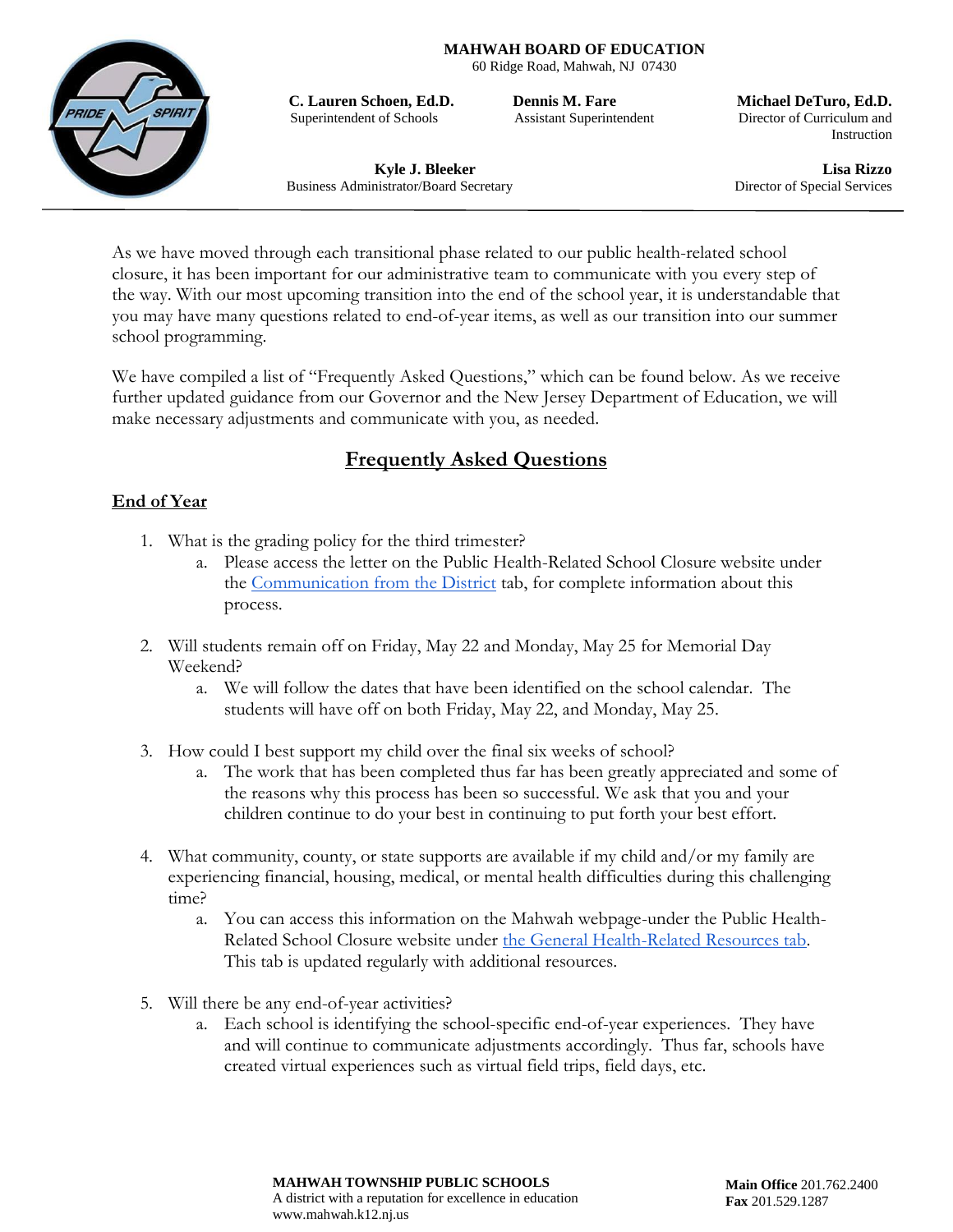- 6. When will I be informed of finalized graduation, promotion, or moving-up plans?
	- a. Our principals will be sharing individual communication with the parents and students in their respective buildings in the very near future regarding finalized graduation, promotion, and moving-up plans.
- 7. When will be the last day for students this school year?
	- a. The district will be using the last two (2) snow days at the end of this school year, which will adjust our calendar's end date from June 23 to June 19. In addition, the week of June 15 will be single-session days for instruction for all students and staff.
- 8. Can we end the school year early?
	- a. No. We must follow the directives and guidelines set forth by the state. They continue to govern the school districts in New Jersey.

### **Close-out Procedures**

- 1. How will my students retrieve and return materials (including school materials: textbooks, technology, library books, and personal materials: remaining belongings, medications) at the end of the year?
	- a. Information will be provided to you directly by your building principal.
- 2. How will my PaySchools Central (lunch/cafeteria) account/balance be closed out for the 2019-2020 school year?
	- a. All balances, negative and positive, will be carried forward into the 2020/2021 school year for the student.
	- b. For students that are graduating, or leaving the District, any balance will be applied to a younger sibling's account, if applicable.
	- c. If there isn't a younger sibling, a refund will be provided for a positive balance and efforts to collect any negative balance will be made.

### **Continuation of Program**

- 1. When is the orientation for  $3<sup>rd</sup>$  to  $4<sup>th</sup>$  grade,  $5<sup>th</sup>$  to  $6<sup>th</sup>$  grade,  $8<sup>th</sup>$  to  $9<sup>th</sup>$  grade?
	- a. Third-grade Orientation: Joyce Kilmer School will be sending a transition video to our grade 3 students introducing them to the building and staff members in the school.
		- i. A Google Form/FAQ will be created in collaboration with the HSO and shared with families to provide families an opportunity to ask any critical questions.
		- ii. A letter will also go out to grade 3 families welcoming them to Joyce Kilmer School.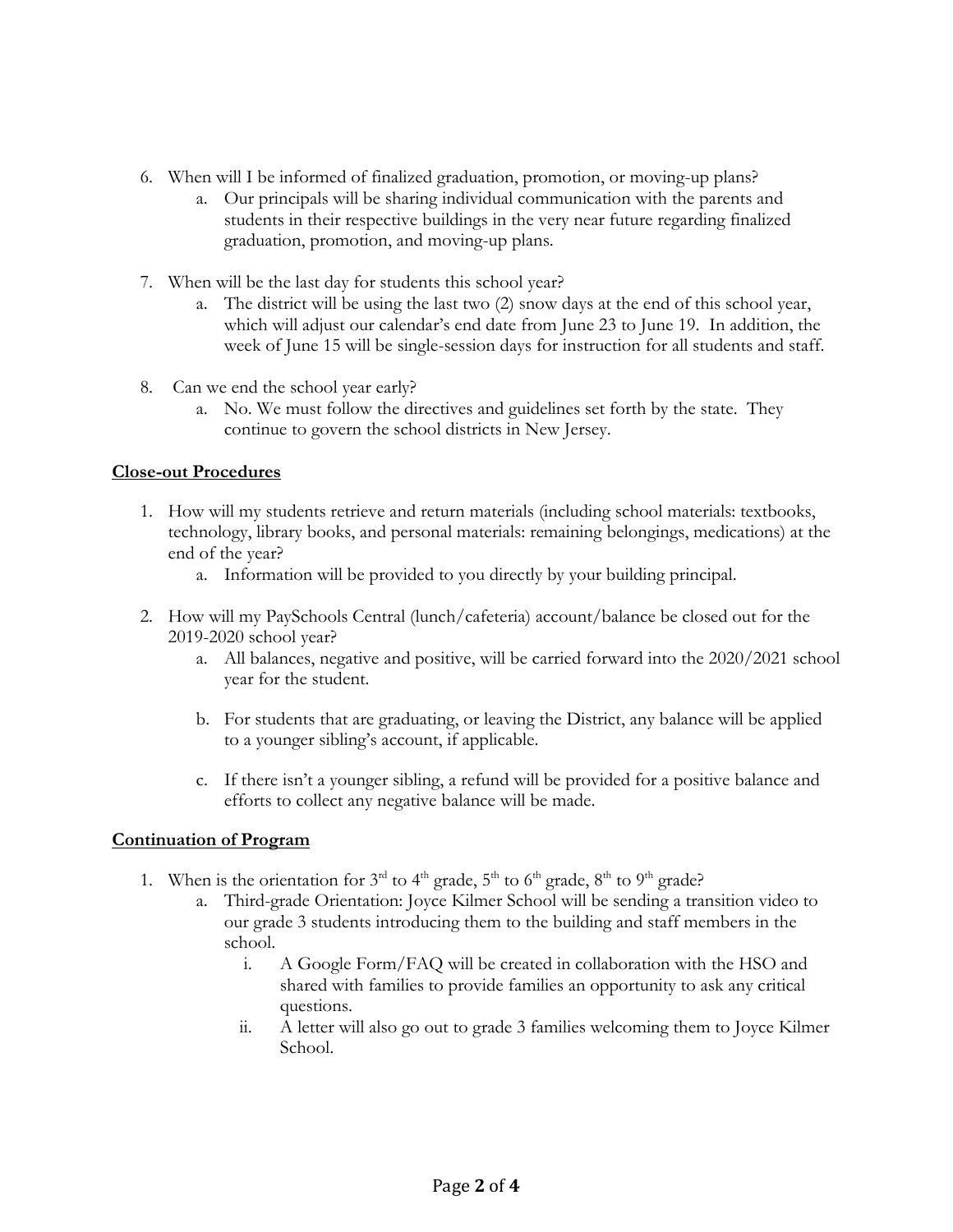- b. Sixth-grade Orientation: Ramapo Ridge Middle School will be launching a transition video for incoming grade 6 students and parents/guardians.
	- i. The Ridge will send transition resources and information to grade 5 students and parents/guardians during the week of May 18-21.
	- ii. Follow-up optional Zoom sessions are planned to be convened on May 27 for grade 5 parents to ask any critical questions.
- c. Grade 9 Orientation will be held in August. Additional information will come from the Mahwah High School Guidance Department.
- 2. Will IEP/504 meetings take place?
	- a. IEP meetings are taking place during the closure. 504 meetings with invitations will be scheduled by building principals.
- 3. When will assessments for gifted and talented programs take place?
	- a. Information has been sent out from the schools specific to these assessments.
		- i. Advanced Math Assessments will take place in school when we are able to come back into school safely.
		- ii. CogAT testing will take place in the fall.
- 4. Are school grounds, playgrounds, and courts open to the public?
	- a. No. Our school grounds will remain closed until further notice, as per guidance from the Governor and the New Jersey Department of Education.

#### **Summer Programming**

- 1. Will typical summer work/assignments continue for my child this summer?
	- a. As in the past, information regarding grade-specific summer assignments will be sent from the respective schools prior to the end of the school year.
- 2. Will summer programs offered by the district or housed on district campuses/in district facilities take place?
	- a. At this point, we are following the Governor's orders in regard to our campus remaining closed at this time. If new guidelines are given to allow for the opening of our campus, then we will. You will be notified of any changes.
- 3. Can my child attend summer school if they are not recommended so that they can "catch up" on work?
	- a. Summer School is provided to those who qualify for remedial support. We recognize that remote learning does not parallel to the brick-and-mortar experience. The district is committed to supporting ALL of our students. Understanding that students will need time upon return to "catch up," there are a number of questions about students meeting age and grade-level academic benchmarks. We have our indistrict experts deployed to coordinate academic interventions as needed for all students throughout the 2020-2021 school year. That being said, we are also